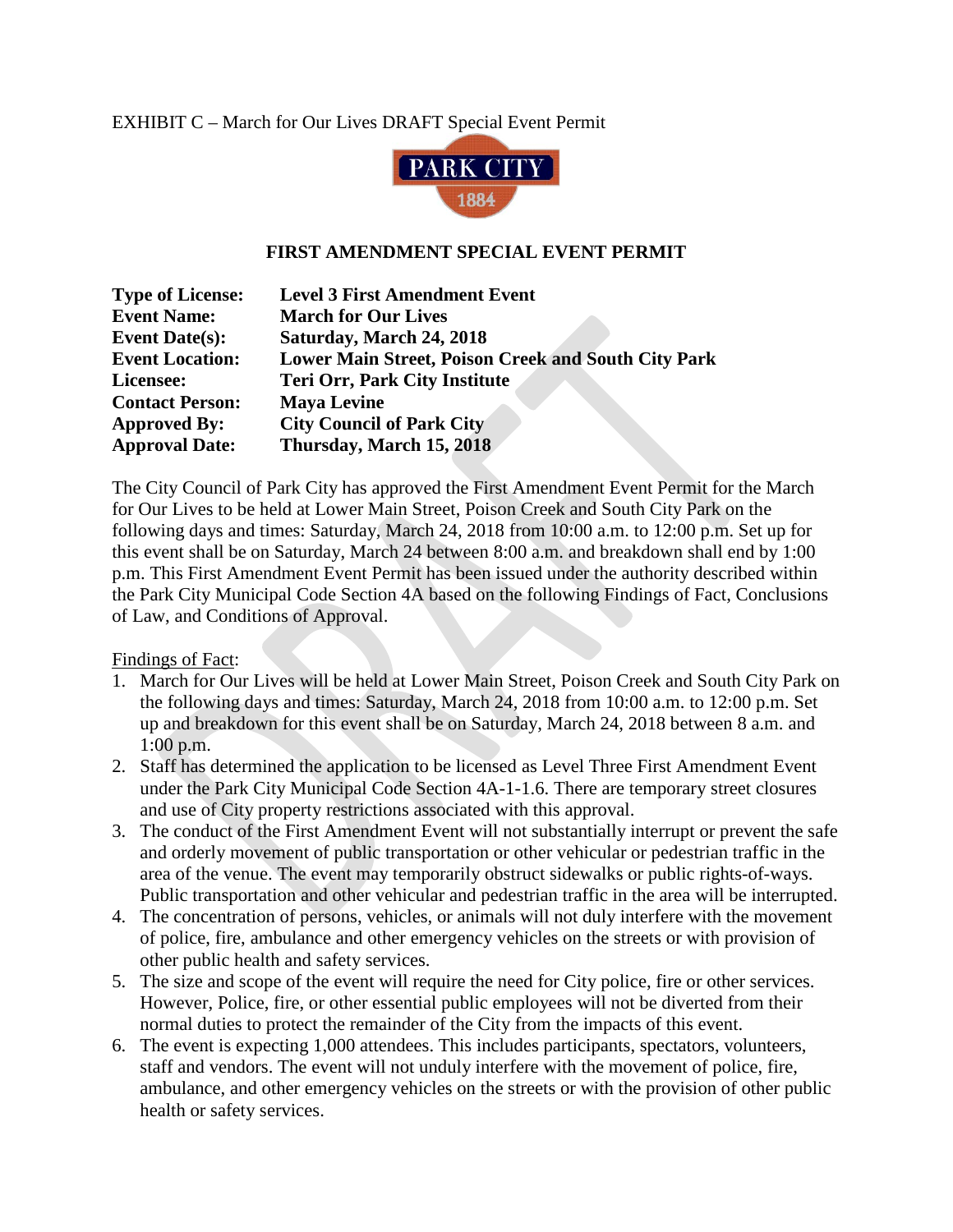- 7. Due to the anticipated attendance and type of event there will not be an imminent possibility of violent disorderly conduct likely to endanger public safety or cause significant property damage.
- 8. March on Main submitted their initial application on February 23, 2018; There are other Special Event Permits that has been granted for Saturday, March 24, 2018.

| <b>DATE</b>       | <b>EVENT</b>                                                                                  | $A - Geographic$<br>Separation                                     | B - Proposed<br>Time $\&$<br>Duration | $C -$<br>Anticipated<br>Attendance |
|-------------------|-----------------------------------------------------------------------------------------------|--------------------------------------------------------------------|---------------------------------------|------------------------------------|
| March 24,<br>2018 | <b>Spring Gruv</b><br><b>Concert Series</b><br>at Park City<br>Mountain<br><b>Resort Base</b> | Park City<br><b>Mountain Resort</b><br>Base                        | 3:00 to 7:00<br>p.m.                  | About 500                          |
| March 24,<br>2018 | March for Our<br>Lives                                                                        | Lower Main<br>Street, Poison<br>Creek Trail and<br>South City Park | $9:00$ a.m. $-$<br>$11:00$ a.m.       | $1,000-$<br>3,000                  |

- 9. This is the application submitted by Maya Levine. Because the student was under the age of 18, Teri Orr of Park City Institute has signed as the applicant of the event. Both Maya Levine and Teri Orr have been working with City Staff to ensure that all conditions of the event will be met. The Applicant has demonstrated an ability and willingness to conduct the event pursuant to the terms and conditions of the Park City Municipal Code and has never failed to conduct a previously authorized event in accordance with the law or the terms of a license, or both.
- 10. As according to section 4A-2-7.D of the Park City Municipal Code, City Service Fees associated with this event have been waived.
- 11. Staff finds March for Our Lives, First Amendment Event Permit is an activity conducted for the purpose of expressing political, social, religious or other views protected by the First Amendment of the United States Constitution and Article 1, Section 15 of the United States Constitution, including speechmaking, marching, demonstrating and debating public issues on City property. This event may not include solicitations or activities which propose a commercial transaction, race, rally, parade or event using motor vehicles and bicycles or footraces.

Conclusions of Law:

1. The application is consistent with the requirements of the Park City Municipal Code, Title 4, Chapter 8.

Conditions of Approval:

- 1. The Applicant shall provide all required permits required by federal, state and local agencies, along with any associated fees.
- 2. The Applicant shall ensure that all activities abide by the laws and parameters set forth by Standards for License Approval section 4A-2-4.
- 3. The Applicant shall provide monitors for crowd control and safety, in addition to, any other services or facilities necessary to ensure compliance with City noise, sign or other applicable ordinance(s).